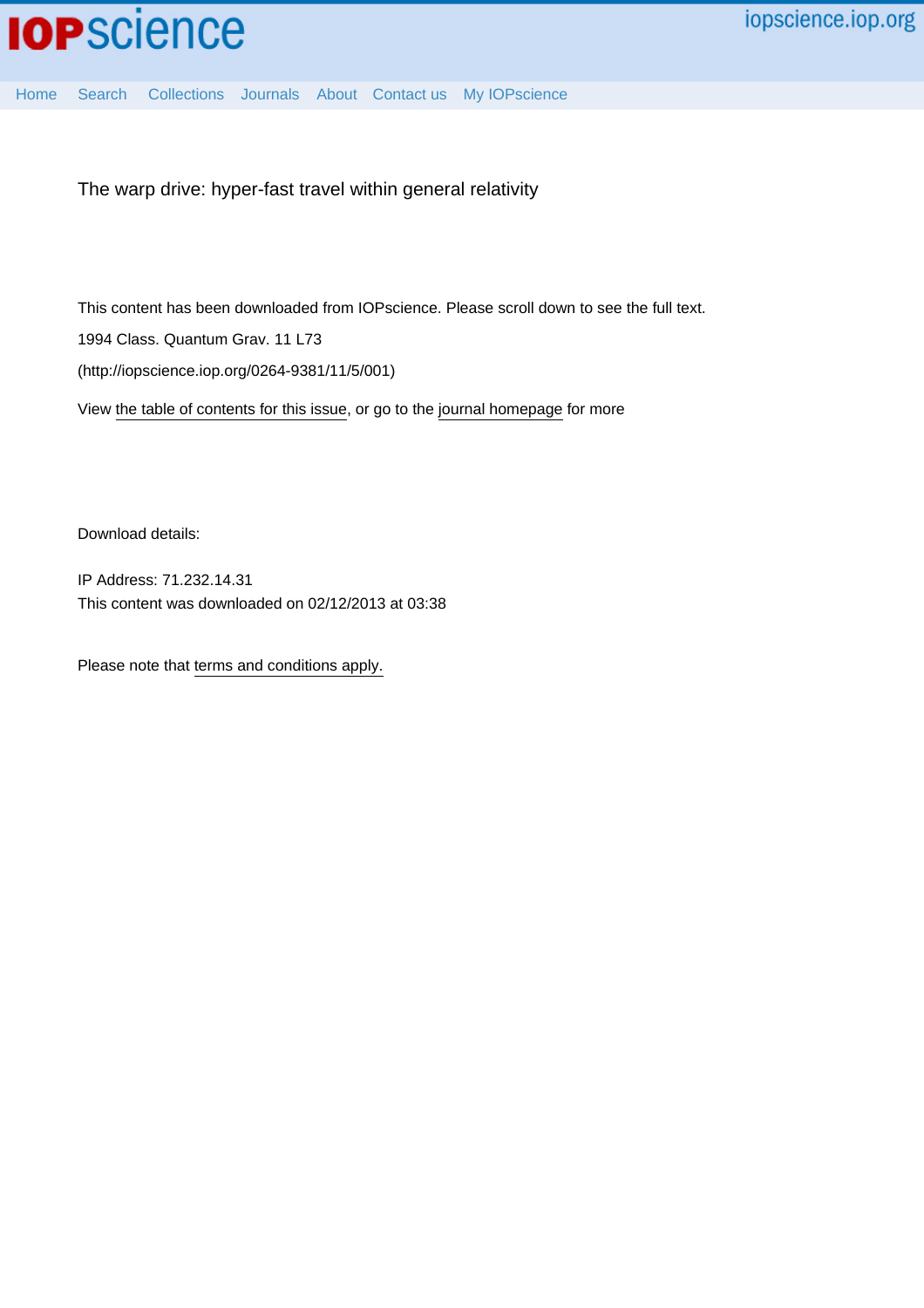## **LETTER TO THE EDITOR**

# **The warp drive: hyper-fast travel within general relativity**

Miguel Alcubierre

Depmment of Physics and Astronomy, University of **Wales,**  College of Cardiff, PO **Box** 913. **Cardiff** CFI **3YB,** UK

Received 19 January 1994, in final form 24 February 1994

**Abstract** It is shown how, within the framework of general relativity and without **the**  introduction Of wormholes, it is possible to modify **a spacetime in a** way that allows *a* spaceship to travel with an arbitrarily large speed. By a purely local expansion of spacetime behind the spaceship and an opposite contraction in front of it, motion faster than the speed of light as seen by observers outside the disturbed region is possible. The resulting distortion is reminiscent of the **'warp drive'** of science fiction. However, just **as** happens with wormholes, *exotic* matter will be needed in order to generate a distortion of spacetime like the one discussed here.

PACS numbers: 0420, 0490

When we study special relativity we learn that nothing can travel faster than the speed of light. This fact is still true in general relativity, though in this case one must be somewhat more precise: in general relativity, nothing can travel *locally* faster than the speed of light.

Since our everyday experience is based **on** a Euclidean space, it is natural to believe that if nothing can locally travel faster than light then given two places that are separated by a proper spatial distance *D,* it is impossible to make a round trip between them in a time less than  $2D/c$  (where c is the speed of light), as measured by an observer that always remains at the place of departure. Of course, from our knowledge of special relativity we know that the time measured by the person making the round trip can be made arbitrarily small if his (or her) speed approaches that of light. However, the fact that within the framework *of*  general relativity and without the need to introduce non-trivial topologies (wormholes), one can actually make such a round trip in an arbitrarily short time **as** measured by an observer that remained at rest will probably come **as** a surprise to many people.

Here **I** wish to discuss a simple example that shows how this can be done. The basic idea can be more easily understood if we think for a moment **of** the inflationary phase of the early Universe, and consider the relative speed of separation of two co-moving observers. **It is easy** to convince oneself that, if we define this relative speed **as** the rate of change **of**  proper spatial distance over proper time, we will obtain a value that is much larger than the speed of light. This doesn't mean that our observers will be travelling faster than light: they always move inside their local light-cones. The enormous speed of separation comes from the expansion of spacetime itselft.

The previous example shows how one can use an expansion of spacetime to move away from some object at an arbitrarily large speed. In the same way, one can **use a** contraction

t This superluminal **speed** is very often a source of confusion. It is also **a** very good example of how **an** intuition based on **special** relativity can be deceiving when one deals with dynamical spacetimes.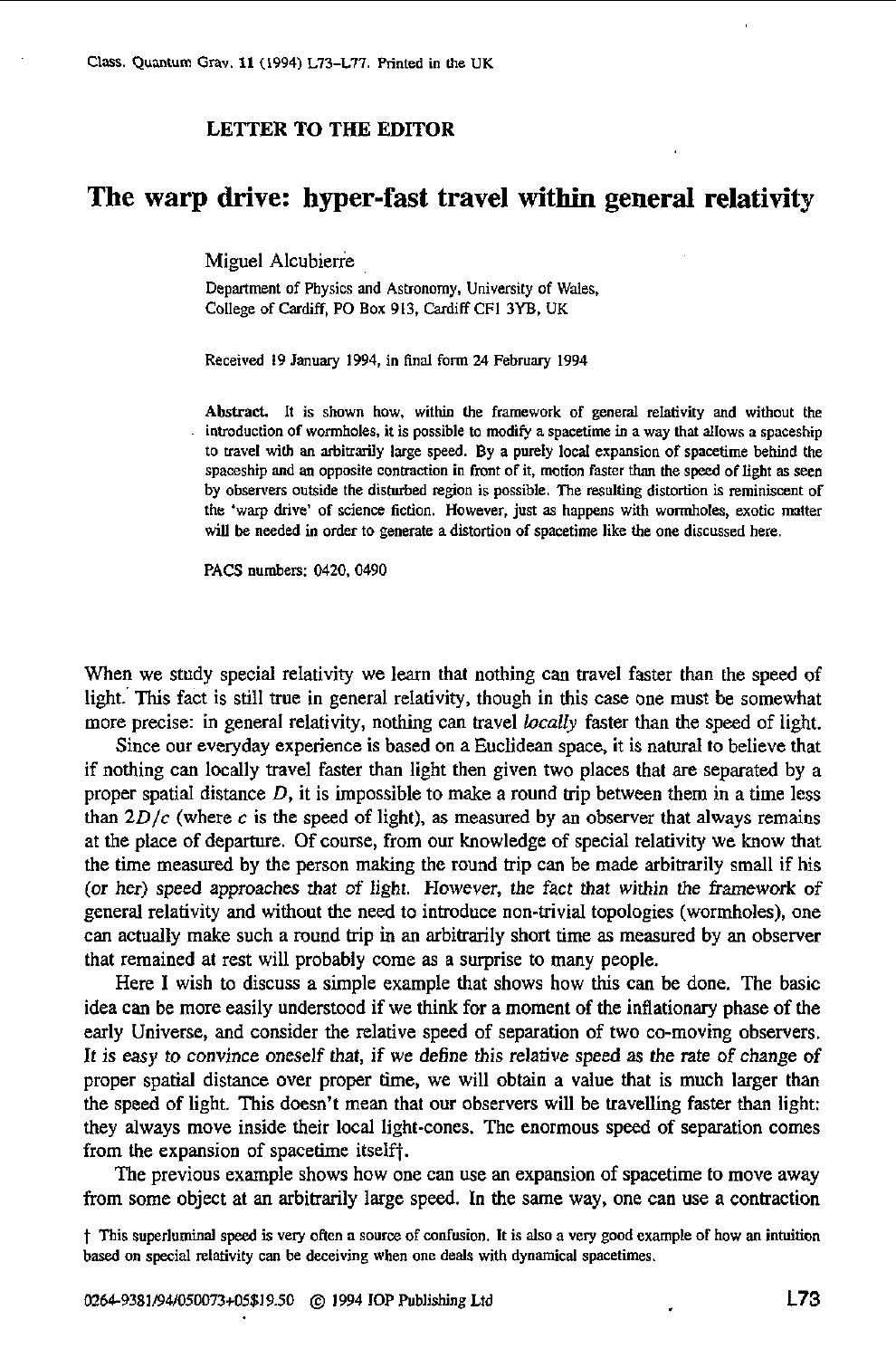of spacetime to approach an object at any speed. This is the basis of the model for hyperfast space travel that I wish to present here: create a local distortion of spacetime that will produce an expansion behind the spaceship, and an opposite contraction ahead of **it. In**  this way, the spaceship will be pushed away from the Earth and pulled towards a distant star by spacetime itself. One can then invert the process to come back to Earth, taking an arbitrarily small time to complete the round trip.

I will now introduce a simple metric that has precisely the characteristics mentioned above. I will do this using the language of the 3+1 formalism of general relativity [1, 2], because it will permit a clear interpretation of the results. In this formalism, spacetime is described by a foliation of spacelike hypersurfaces of constant coordinate time *t.* The geometry of spacetime is then given in terms of the following quantities: the 3-metric  $\gamma_{ij}$  of the hypersurfaces, the lapse function  $\alpha$  that gives the interval of proper time between nearby hypersurfaces as measured by the 'Eulerian' observers (those whose 4-velocity is normal to the hypersurfaces), and the shift vector  $\beta^i$  that relates the spatial coordinate systems on different hypersurfaces. Using these quantities, the metric **of** spacetime can be written **ast** 

$$
ds^{2} = -d\tau^{2} = g_{\alpha\beta}dx^{\alpha} dx^{\beta}
$$
  
=  $-(\alpha^{2} - \beta_{i}\beta^{i}) dt^{2} + 2\beta_{i} dx^{i} dt + \gamma_{ij} dx^{i} dx^{j}$ . (1)

Notice that as long as the metric  $\gamma_{ij}$  is positive definite for all values of *t* (as it should in order for it to be a spatial metric), the spacetime is guaranteed to be globally hyperbolic. Any spacetime that can be described in the language of the 3+1 formalism will therefore have no closed causal curves.

Let us now assume that our spaceship moves along the  $x$ -axis of a cartesian coordinate system. We want to find a metric that will 'push' the spaceship along a trajectory described by an arbitrary function of time  $x_5(t)$ . A metric that has this property is given by  $(G = c = 1)$ 

$$
\alpha = 1 \tag{2}
$$

$$
\beta^x = -v_s(t) f(r_s(t)) \tag{3}
$$

$$
\beta^y = \beta^z = 0 \tag{4}
$$

$$
\gamma_{ij} = \delta_{ij} \tag{5}
$$

where

$$
v_{s}(t) = \frac{dx_{s}(t)}{dt} \qquad r_{s}(t) = [(x - x_{s}(t))^{2} + y^{2} + z^{2}]^{1/2}
$$

and where *f* is the function

$$
f(r_s) = \frac{\tanh(\sigma (r_s + R)) - \tanh(\sigma (r_s - R))}{2 \tanh(\sigma R)}
$$
(6)

with  $R > 0$  and  $\sigma > 0$  arbitrary parameters. Notice that for large  $\sigma$  the function  $f(r)$  very rapidly approaches a 'top hat' function:

$$
\lim_{\sigma \to \infty} f(r_{\rm s}) = \begin{cases} 1 & \text{for } r_{\rm s} \in [-R, R] \\ 0 & \text{otherwise.} \end{cases}
$$
 (7)

With the above definitions, the metric (1) can be rewritten **as** 

$$
ds2 = -dt2 + (dx - vs f (rs) dt)2 + dy2 + dz2.
$$
 (8)

t **In** *the* **following, greek indices will kke the values** *(0.* **I, 2.3) and** Roman **indices the values (1.2.3),**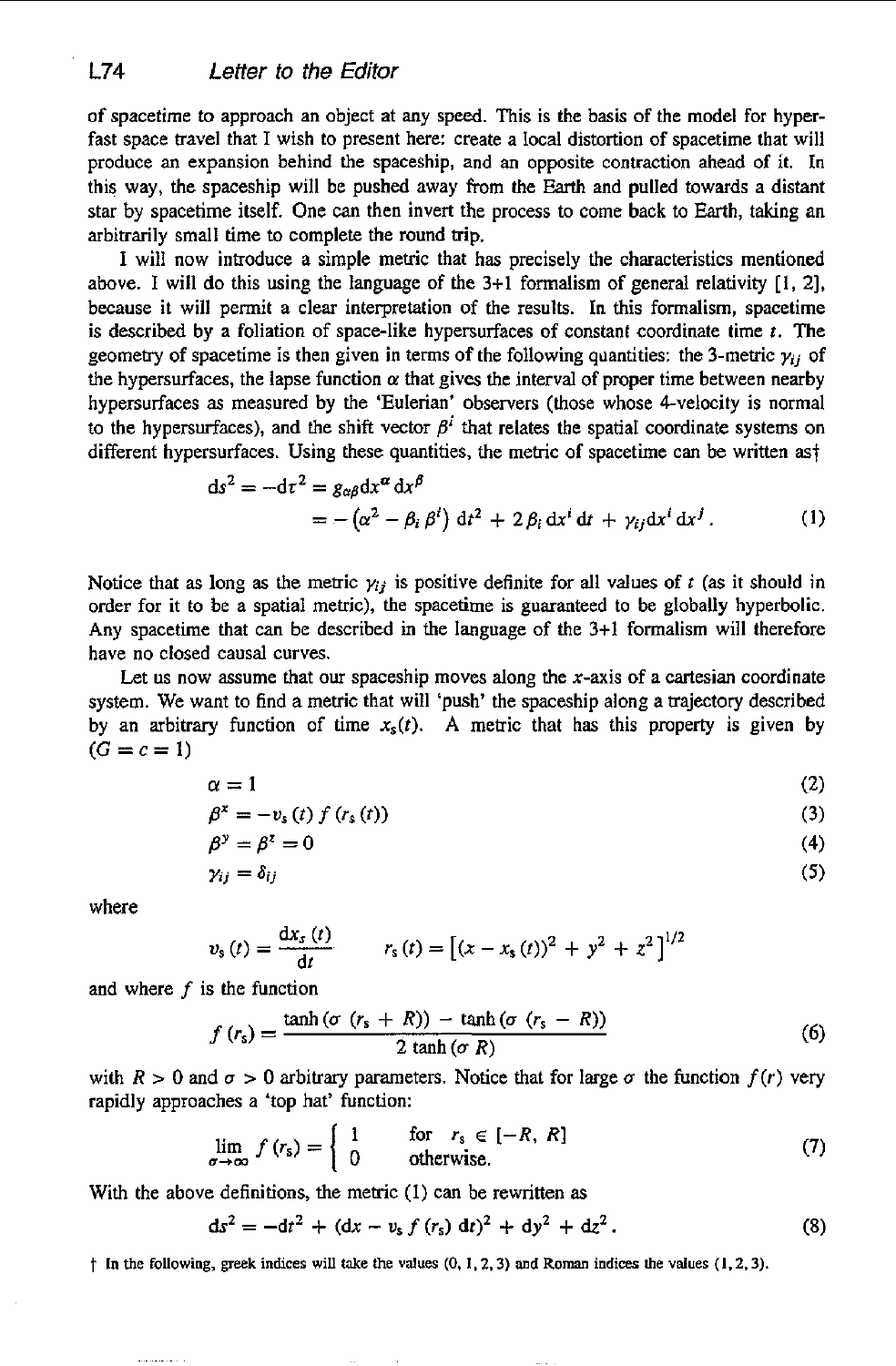It is easy to understand the geometry of our spacetime from the previous expressions. First, from **(5)** we see that the 3-geometry of the hypersurfaces is always flat. Moreover, the fact that the lapse is given by  $\alpha = 1$  implies that the time-like curves normal to these hypersurfaces **are** geodesics, i.e. the Eulerian observers are in free fall. Spacetime, however, *is* not flat due to the presence of a non-uniform shift. Nevertheless, since the shift vector vanishes for  $r_s \gg R$ , we see that at any time *t*, spacetime will be essentially flat everywhere except within a region with a radius of order *R*, centred at the point  $(x<sub>s</sub>(t), 0, 0)$ .

Since the 3-geometry of the hypersurfaces is flat, the information about the curvature of spacetime will be contained in the extrinsic curvature tensor  $K_{ij}$ . This tensor describes how the three-dimensional hypersurfaces are embedded in four-dimensional spacetime, and is defined **as** 

$$
K_{ij} = \frac{1}{2\alpha} \left( D_i \beta_j + D_j \beta_i - \frac{\partial g_{ij}}{\partial t} \right)
$$
 (9)

where  $D_i$  denotes covariant differentiation with respect to the 3-metric  $\gamma_i$ . From the form of  $\alpha$  and  $\gamma_{ij}$ , is not difficult to see that this expression reduces to

$$
K_{ij} = \frac{1}{2} \left( \partial_i \beta_j + \partial_j \beta_i \right). \tag{10}
$$

The expansion  $\theta$  of the volume elements associated with the Eulerian observers is given in terms of *Kij* **as** 

$$
\theta = -\alpha \operatorname{Tr} K \,. \tag{11}
$$

From this expression it is not difficult to show that

$$
\theta = v_s \frac{x_s}{r_s} \frac{\mathrm{d}f}{\mathrm{d}r_s} \,. \tag{12}
$$

Figure 1 shows a graph of  $\theta$  as a function of *x* and  $\rho = (y^2 + z^2)^{1/2}$ , in the particular case when  $\sigma = 8$  and  $R = v_s = 1$ . The centre of the perturbation corresponds to the spaceship's position  $x_5(t)$ . We clearly see how the volume elements are expanding behind the spaceship, and contracting in front of it

To prove that the trajectory of the spaceship is indeed a time-like curve, regardless of the value of  $v_s(t)$ , we substitute  $x = x_s(t)$  in the metric (8). It is then easy to see that for the spaceship's trajectory we will have

$$
d\tau = dt. \tag{13}
$$



**Figure 1. Expansion** of **the** normal **volume elements.**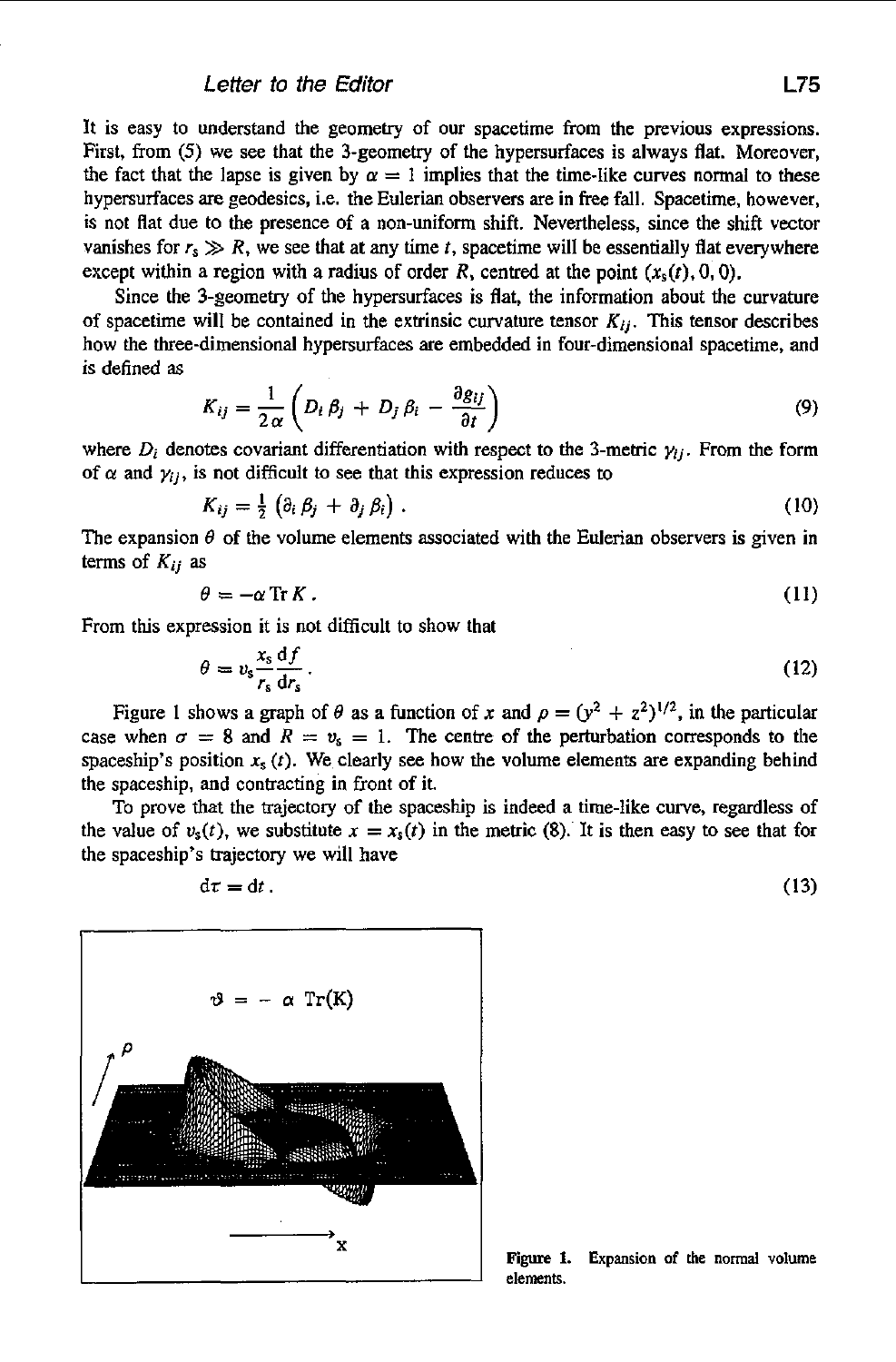This implies not only that the spaceship moves on a time-like curve, but also that its proper time is equal to coordinate time. Since coordinate time is also equal to the proper time of distant observers in the flat region, we conclude that the spaceship suffers no time dilation as it moves. It is also straightforward *to* prove that the spaceship moves on a geodesic. This means that even though the coordinate acceleration can be an arbitrary function of time, the proper acceleration *along* the spaceship's path will always be zero. Moreover, it is not difficult to convince oneself that when the parameter  $\sigma$  is large, the tidal forces in the immediate vicinity of the spaceship are very small (provided that *R* is larger than the size of the spaceship). Of course, in the region where  $r_s \simeq R$  the tidal forces can be very large indeed.

To see how one can use this metric to make a round trip to a distant star in an arbitrary small time, let us consider the following situation: two stars **A** and *B* are separated by a distance *D* in flat spacetime. At time  $t_0$ , a spaceship starts to move away from *A* at a speed  $v < 1$  using its rocket engines. The spaceship then stops at a distance d away from A. I will assume that *d* is such that

$$
R \ll d \ll D. \tag{14}
$$

It is at this point that a disturbance of spacetime *of* the type described, centred at the spaceship's position, first appears. This disturbance is such that the spaceship is pushed away **from** *A* with a coordinate acceleration that changes rapidly from 0 to a constant value *a.* Since the spaceship is initially at rest  $v_s = 0$ , the disturbance will develop smoothly from flat spacetime (see equation (8)).

When the spaceship is halfway between *A* and *B,* the disturbance is modified in such a way that the coordinate acceleration changes rapidly from  $a$  to  $-a$ . If the coordinate acceleration in the second part of the trip is arranged in such a way **as** to be the opposite to the one we had in the first part, then the spaceship will eventually find itself at rest at a distance d away from *B,* at which time the disturbance of spacetime will disappear (since again  $v_s = 0$ ). The journey is now completed by moving again through flat spacetime at a speed *ut.* 

If each of the changes in acceleration are very rapid, the total coordinate time *T* elapsed in the one way trip will essentially be given by

$$
T = 2\left[\frac{d}{v} + \sqrt{\frac{D - 2d}{a}}\right].
$$
 (15)

Since both stars remain in flat space, their proper time is equal to coordinate time. The proper time measured on the spaceship, on the other hand, will be

$$
\begin{bmatrix} v & V & a \end{bmatrix}
$$
  
rs remain in flat space, their proper time is equal to coordinate time. The  
easured on the spaceship, on the other hand, will be  

$$
\tau = 2 \left[ \frac{d}{\gamma v} + \sqrt{\frac{D - 2d}{a}} \right]
$$
(16)

with  $\gamma = (1 - v^2)^{-1/2}$ . We see then that the time dilation comes only from the initial and final stages *of* the trip, when the spaceship moves through flat spacetime. Now, if condition (14) holds, we will have

holds, we will have  
\n
$$
\tau \simeq T \simeq 2\sqrt{\frac{D}{a}}.
$$
\n(17)

t **The two constant-velocity legs** *at* **the beginning and end of the journey are not** crucial **for** the **argument** *that* **<sup>I</sup> wish to present here. I only introduce** them **in order to guarantee that** lhe *WO* **stars will remain unaffected by** *the*  disturbance of spacetime  $(R \ll d)$ , and can therefore be used as unperturbed 'clocks' with which to compare the **proper time on board** the **spxeship.**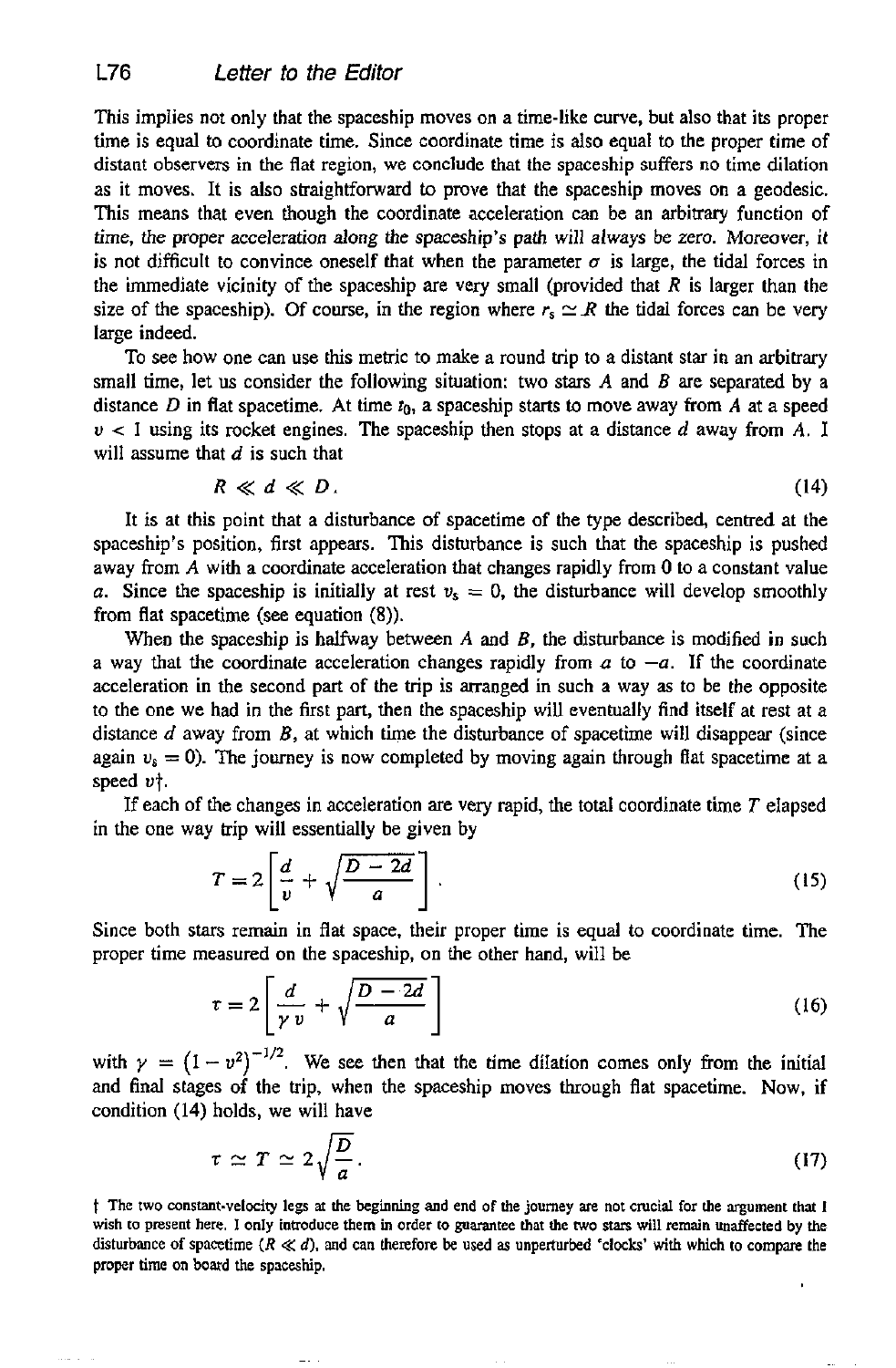### *Letter* to *the* Edifor **L77**

It is now clear that *T* can be made as small **as** we want by increasing the value of *a.* Since a round trip will only take twice as long, we find that we can be back at **star** *A* after **an**  arbitrarily small proper time, both from the point of view of the spaceship **and** from the point of view of the star. The spaceship will then be able to travel much faster than the speed of light. However, as we have seen, it will always remain on a time-like trajectory, that is, inside its local light-cone: light itself is also being pushed by the distortion *of*  spacetime. **A** propulsion mechanism based on such a local distortion of spacetime just **begs**  to be given the familiar name of the 'warp drive' of science fiction.

The metric I have just described has one important drawback, however: it violates all three energy conditions (weak, dominant and strong **[3]).** Both the weak and the dominant energy conditions require the energy density to be positive for *all* observers. If one calculates the Einstein tensor from the metric **(8).** and uses the fact that the 4-velocity of the Eulerian observers is given by

$$
n^{\alpha} = \frac{1}{\alpha} \left( 1 \, , -\beta^{i} \right) \qquad n_{\alpha} = -\left( \alpha \, , \, 0 \right) \tag{18}
$$

then one **can** show that these observers will see an energy density given by

$$
T^{\alpha\beta} n_{\alpha} n_{\beta} = \alpha^2 T^{00} = \frac{1}{8\pi} G^{00} = -\frac{1}{8\pi} \frac{v_s^2 \rho^2}{4 r_c^2} \left(\frac{df}{dr_s}\right)^2.
$$
 (19)

The fact that this expression is everywhere negative implies that the weak and dominant energy conditions are violated. In a similar way one can show that the strong energy condition is **also** violated.

We see then that, just as happens with wormholes, one needs exotic matter to travel faster than the speed of light. However, even if one believes that exotic matter is forbidden classically, it is well known that quantum field theory permits the existence of regions with negative energy densities in some special circumstances (as, for example, in the Casimir effect **[4]).** The need for exotic matter therefore doesn't necessarily eliminate the possibility *of* using a spacetime distortion, like the one described above, for hyper-fast interstellar travel.

**As** a final comment, I will just mention the fact that even though the spacetime described by the metric (8) is globally hyperbolic, and hence contains no closed causal curves, it is probably not very difficult to construct a spacetime that does contain such curves using **a**  similar idea *to* the one presented here.

#### Acknowledgment

The author wishes to thank Bernard F Schutz and Gareth S Jones **for** many useful comments.

#### References

- **[I] Misner C W. Thorne K S and Wheeler J A 1973** *Graviraion* **(San Francisco: Freeman)**
- **121** *York J* **W** *1979* **Kinematics and dynamics of general Elativity** *Soumes of GmvimtionaI Radiation* **ed L L Smarr (Cambridge: Cambridge University** Press) **pp 8>126**
- **[31 Hawking S W and Ellis G F R 1973 7'ke** *Large Scale Srrucrure ofSpncerime* **(Cambridge: Cambridge Univesily**  Press)
- **[4] DeWin B** *S* **1979** *General Relariviry: An &insrein Cenlemwy Sumey* **ed S W Hawking and W Israel (Cambridge: Cambridge Univeniiy** *Press)*